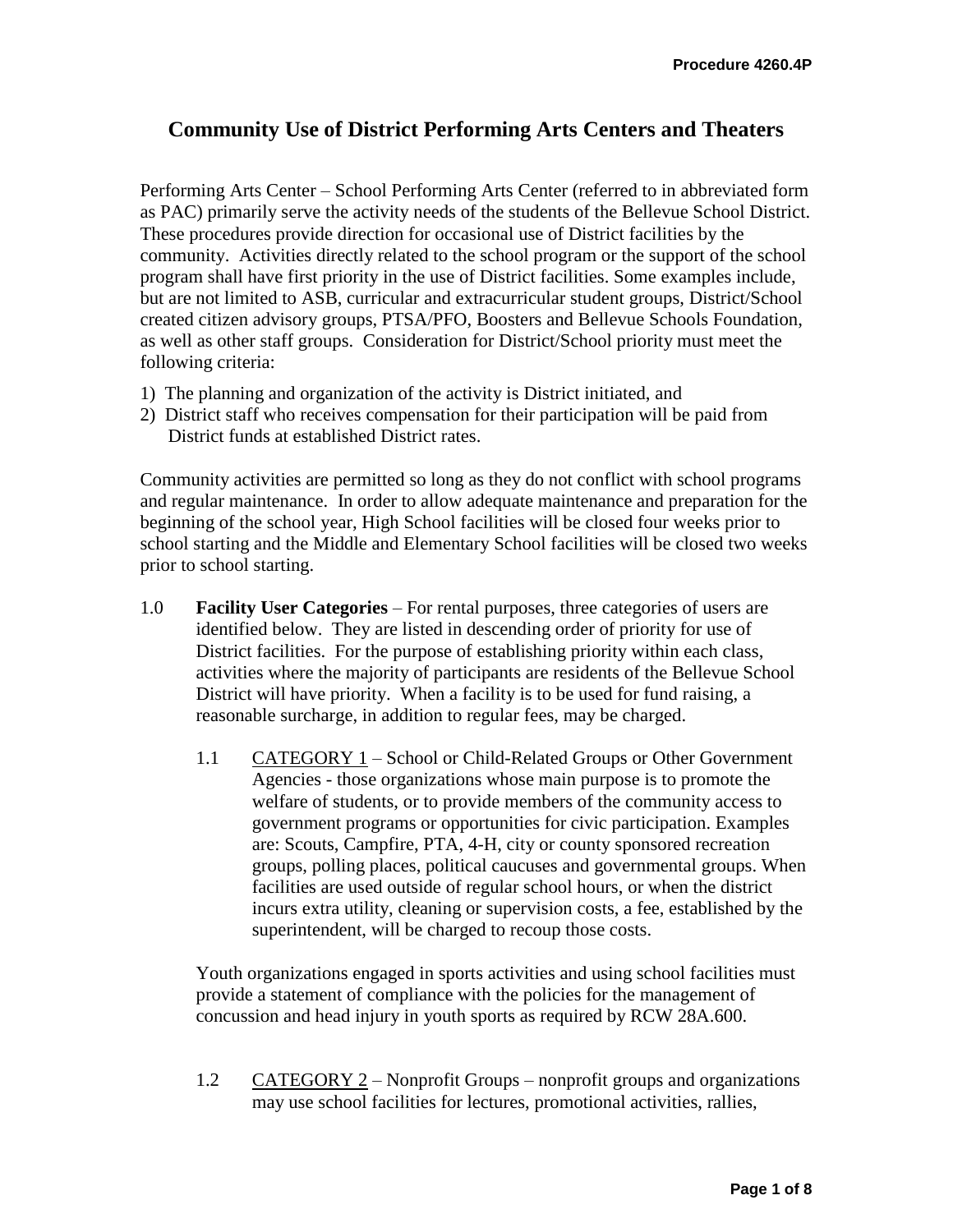entertainment, college courses, or other activities for which public halls or commercial facilities generally are rented or owned. The district will charge a rental rate in excess of costs incurred. Excess charges may be waived when a service club or other nonprofit group is raising funds for charitable purposes. To be granted this exception, the charitable organization must be a recognized 501(c)3 organization. Professional fund raisers representing charities must provide evidence that they are registered and bonded by the state of Washington. Such fund-raisers must provide evidence that the charity will receive at least sixty (60) percent of the gross revenues received from the public prior to approval to use the facilities. Similar treatment may be granted to public universities and colleges when offering college courses within the community or when any university/college is offering a course for staff at the request of the district. Nonprofit groups of the kind that in most communities have their own facilities (churches, lodges, veterans groups, granges, etc.) who wish to use district facilities on a regular, but temporary, basis may do so under this rental rate, but for no more than two years and may not average more than twelve hours of use per week.

1.3 CATEGORY 3 – Commercial Enterprises - These include profit-making organizations and business-related enterprises. While the district would prefer these organizations use commercial or private facilities, facilities may be rented for non-regular use at the prevailing rate charged by commercial facilities in the area.

## 2.0 **Applications**

- 2.1 Applications shall be made in writing on the "Building Use Application." Applications will not be approved for any use that may be in violation of School Board policy or for which satisfactory sponsorship or adequate adult supervision is not provided.
- 2.2 PACs will be scheduled according to the priorities set forth in this procedure. Only completed application forms constitute a request for facility usage. For the purpose of establishing priority, forms will be dated and initialed upon receipt by a representative of the school requested. Nonprofit groups are required to provide the Bellevue School District with a current IRS "Letter of Nonprofit Determination" or a "Washington State Certificate of Incorporation" indicating a nonprofit status as proof of their nonprofit status. Documentation is to be submitted with the Building Use Application.
- 2.3 Applications are to be submitted at least two weeks in advance of the event. Applications shall not be considered officially approved until a written use agreement has been signed by the applicant ("User"), the designated school representative, and the Facilities designee. Late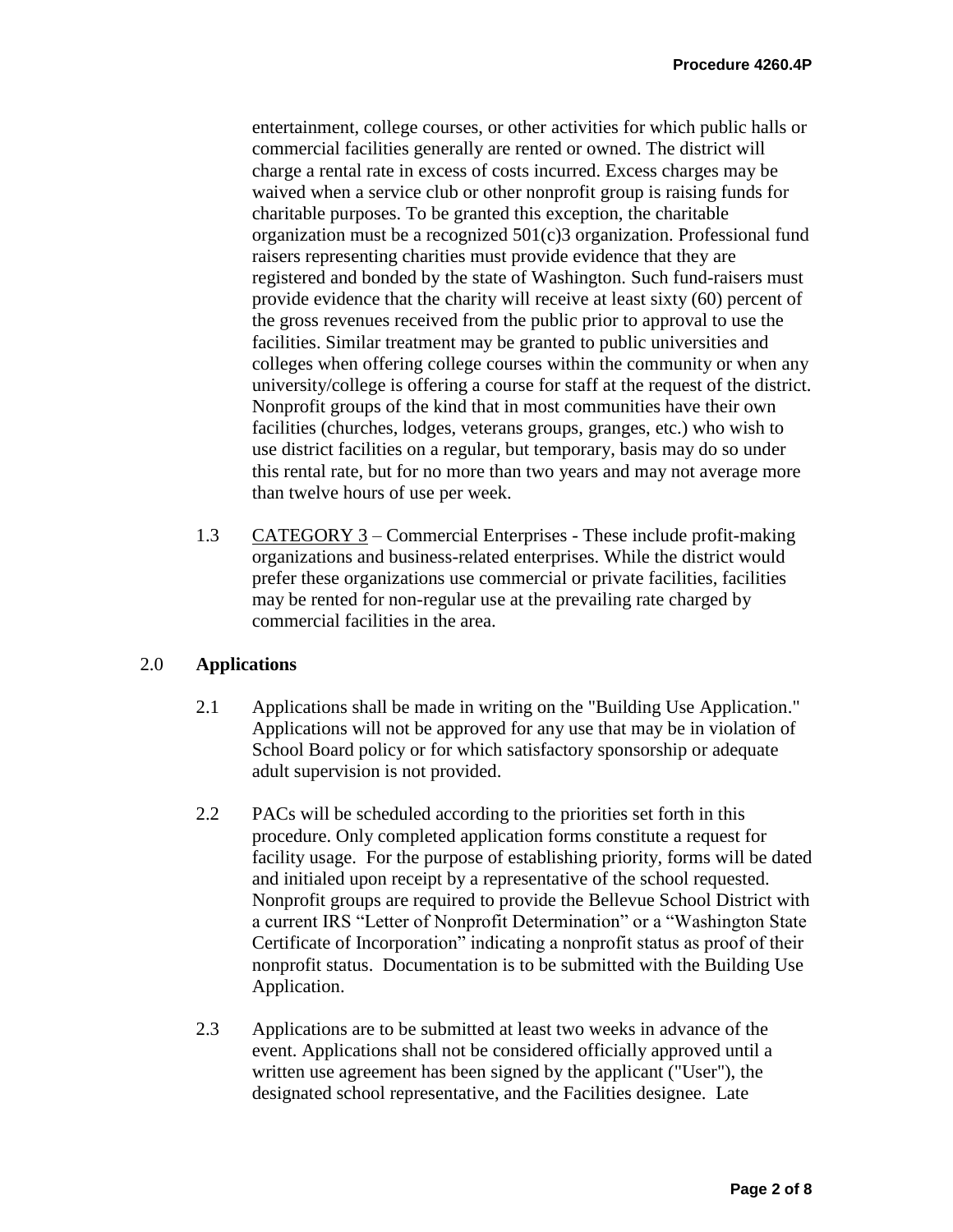applications are discouraged, but may be considered at the discretion of each school or theater manager. A non-refundable processing fee is required at the time of the request for all user groups except Bellevue School District programs and District/School oriented groups.

- 2.4 Fees will be calculated per user category, length of time requested, technical and equipment needs. Should District costs exceed the estimate given on the Application, an adjustment will be made. No adjustment will be made for time requested and not utilized unless written notification of the change is received as specified in paragraph 2.6 and 2.7. Fees schedules are updated annually and are available on-line or at District Offices.
- 2.5 The full rental fee shall be paid at least two weeks in advance and in accordance with the fee schedule in effect at the time the application is approved. Failure to pay by the established deadline will result in cancellation of the request. Charges for extra clean-up required by the event, or other additional charges, will be made at the conclusion of the event and shall be paid within 30 days of the billing.
- 2.6 If a scheduled PAC use is changed and/or cancelled, the user shall notify the Facilities Use Office or designee in writing at least 30 days in advance of the scheduled use. For notice provided less than 30 days before the scheduled use, the user is subject to a charge of up to half the total original cost.
- 2.7 To be eligible for a refund or fee adjustment the user must comply with paragraph 2.4 above and submit a statement of non-use and/or schedule change (along with a copy of their 30 day written use cancellation") to the Facilities Use office within three business days following the scheduled use.

## 3.0 **District Cancellations**

- 3.1 District reserves the right to cancel an approved building use application if, in its sole discretion, such action is deemed to be advisable or necessary. Late scheduled school events supersede this limitation.
- 3.2 In the event of such cancellation, the District may refund any advance payment made, except the non-refundable processing fee. There shall be no claim or right to damages or expenses on the part of the User and the District shall not be liable for damages or losses by the user.
- 3.3 A reasonable effort will be made to reschedule any activity disrupted by an emergency condition, e.g., snow, ice, power outage, etc. The District is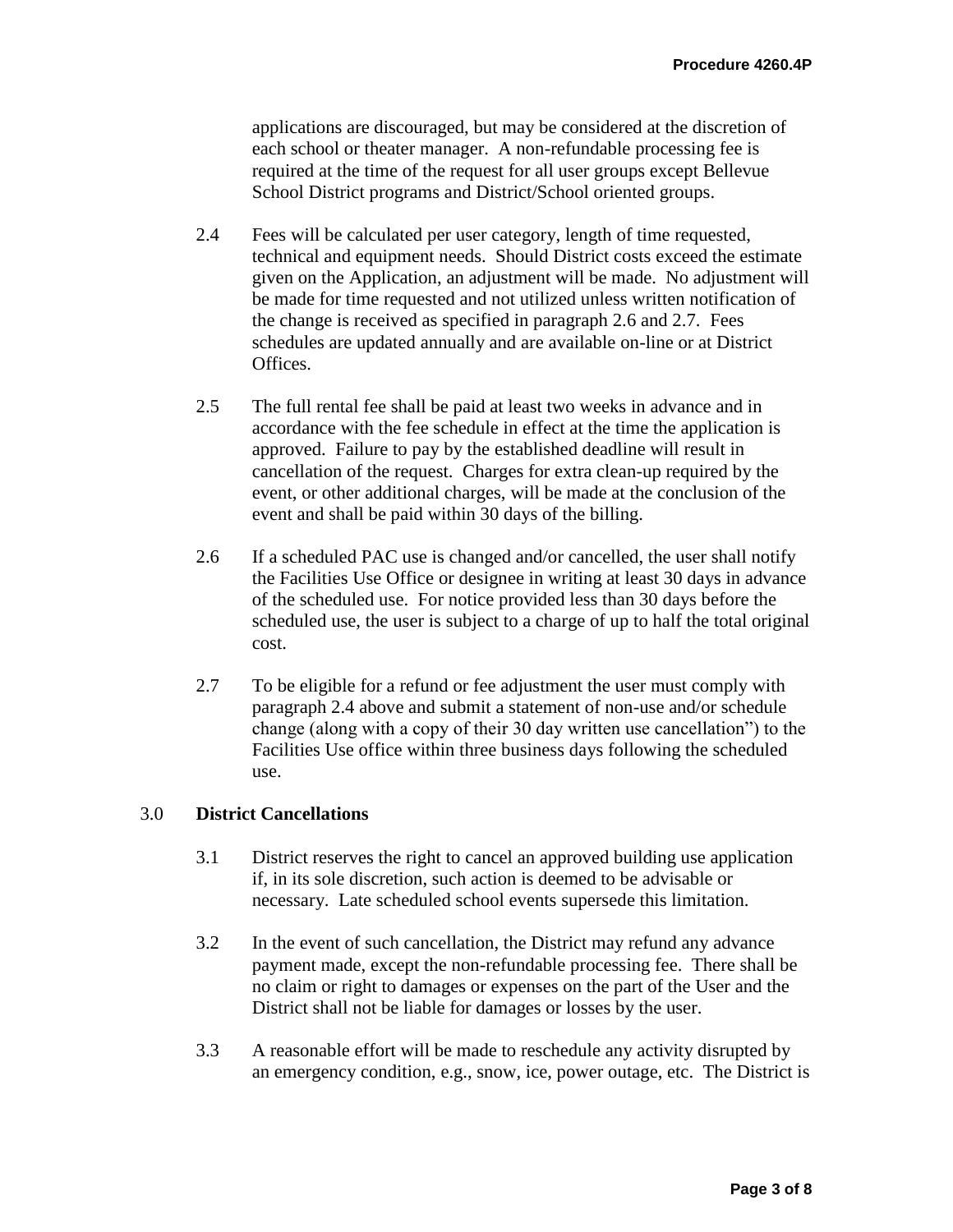under no obligation to reschedule PAC use that has been disrupted and/or cancelled because of an emergency condition.

3.4 In the event an energy crisis initiates power blackouts or "rolling blackouts," District facilities will not be available for use to community users. The District will refund advance payment, except the nonrefundable processing fee, to the user.

## 4.0 **Equipment and Facilities**

- 4.1 An Equipment Use Request form is required by all users. This supports PAC staff with advanced information needed for program. Forms are available on-line or at District Offices.
- 4.2 Only those facilities and equipment expressly agreed to in the Equipment Use Request form will be available to User.
- 4.3 The use of any equipment must be approved by the Facilities Use Office or the assigned Site Supervisor who shall be satisfied that a competent operator is in charge of the equipment during use.

## 5.0 **Supervision/Custodial/Technical Service**

- 5.1 The District will provide a designated Site Supervisor to be on site at all times during use. The District will assume maintenance responsibilities.
- 5.2 District supervision/custodial services will be provided for the clean up of PAC. A minimum of two hours of clean up will be charged to each public user Monday through Friday and weekend costs will be determined by production/event schedule with a minimum of four hours. Fees for additional clean up will be assessed as required in addition to the basic charges calculated on the application.
- 5.3 Technicians may be required, subject to need, at the discretion of the Facilities Use Office.

#### 6.0 **Supervision and Event Management**

- 6.1 Crowd control and event management is the sole responsibility of user, including the payment of all working personnel employed by user for this purpose. Adequate supervisory and security personnel must be provided to conduct the activity safely, with adequate protection for persons and property. The District will provide a designated Site Supervisor to be on site at all times during use.
- 6.2 User must comply with all local police and fire department regulations.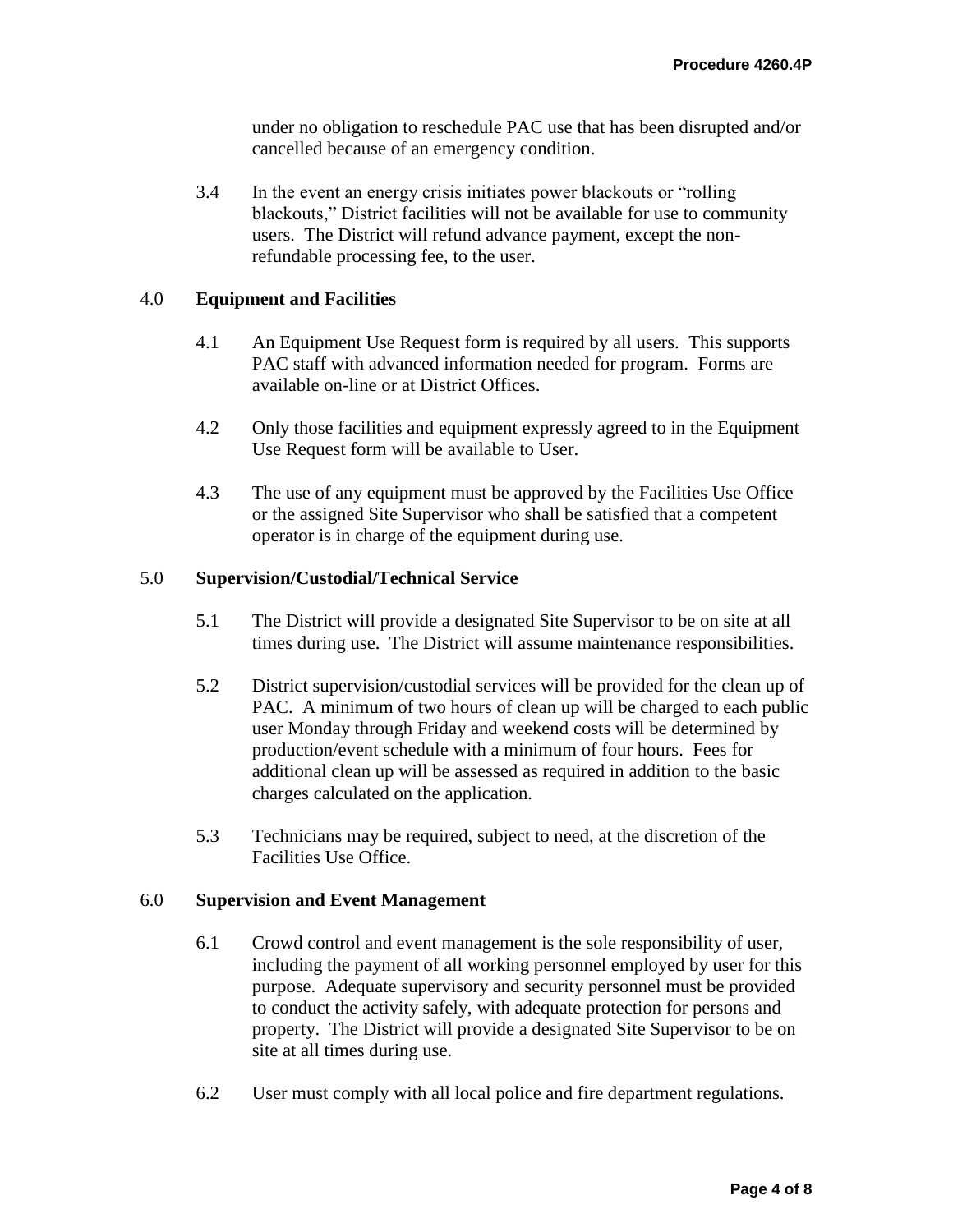- 6.3 The Facilities Use Office or Site Supervisor will assure that a qualified operator will supervise the use of equipment.
- 6.4 Any group that is observed exhibiting inappropriate behavior, not having proper supervision, or violating any written building use procedure may be asked to discontinue use of the facility. Under such circumstances, it would be acceptable for the Site Supervisor to immediately stop an insession program and/or for the Facilities Use Office to refuse future requests by said group to use District facilities.
- 6.5 Lack of cooperation in meeting scheduled opening and ending times and/or adherence to the rules and regulations for use may be grounds for denial of use by that group in the future and/or the imposition of additional fees.
- 6.6 District personnel are required to report changes in scheduled activities to the District administration office the first regular business day following the change in use.
- 6.7 All approved uses will be scheduled so as to allow adequate set up and take down time between events/uses. Sufficient scheduled times for clean up and custodial services will be calculated by the Facilities Use Office at the time the Use Application is approved. Users will ensure the completion of the activity and vacate the premises according to the time requested on the use application. If this is not done, additional fees will be assessed.
- 7.0 **PAC/Theater Regulations and General Requirements** User shall be responsible for the enforcement of the following regulations:
	- 7.1 Care of the Facility:
		- 7.1.1 Smoking and alcohol are not permitted anywhere in or on District property.
		- 7.1.2 No eating or drinking in the auditorium, onstage or in the control rooms. Water on stage is permitted only in designated safe areas (determined by Stage Crew). Food and beverage props are permitted on set for production purposes, under the supervision of the user's stage manager. The user is responsible for all damages and cleaning due to the violation of this rule.
		- 7.1.3 All "EXIT" doors shall be properly accessible for emergency exits, including the backstage doors.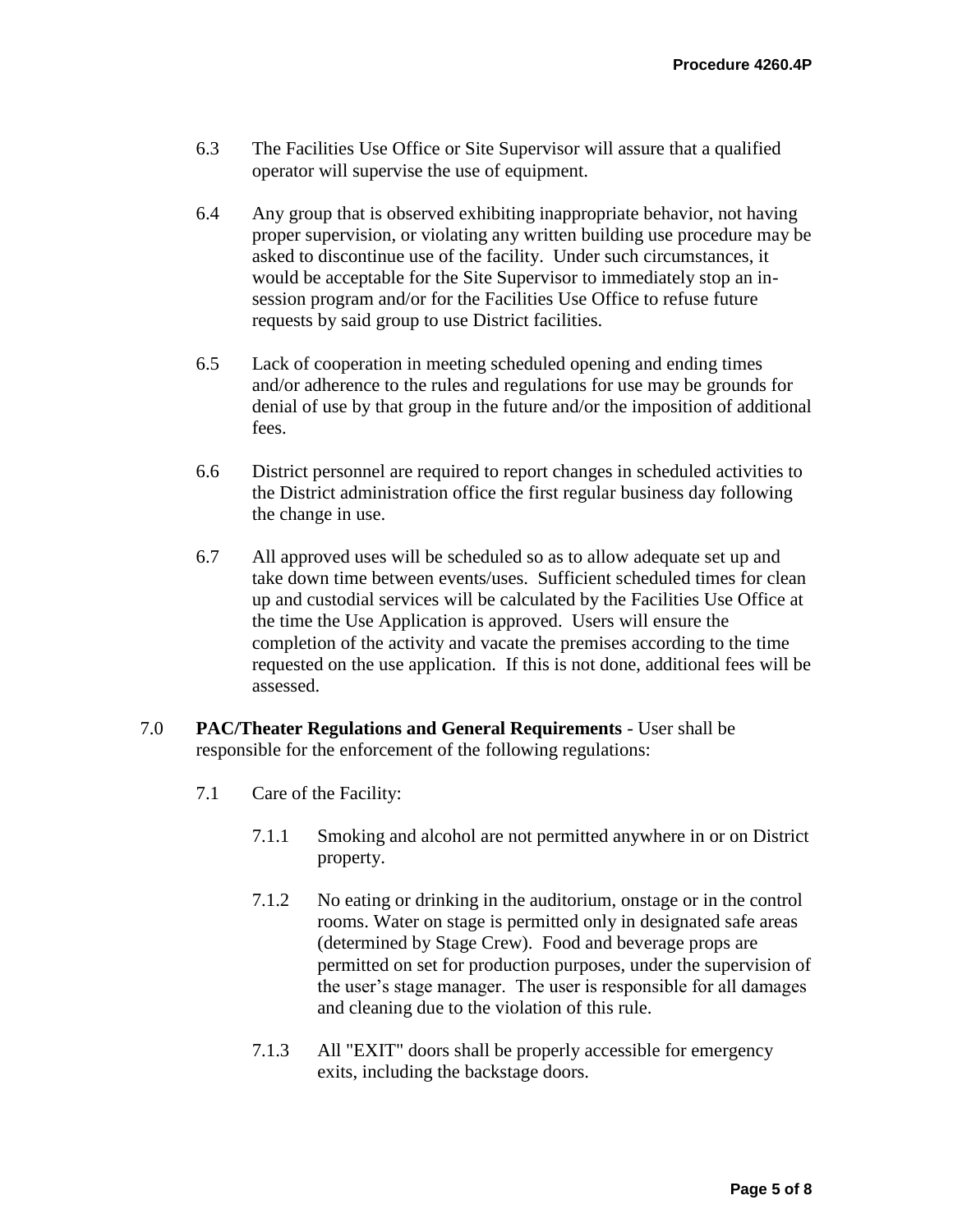- 7.1.4 Food and beverages may not be brought in by users for the purpose of concession sales or receptions absent permission from the Facilties Use Office. Audience members are prohibited from bringing food and beverages into the facility for any reason.
- 7.1.5 Do not tape, staple, pin or otherwise attach anything to a painted wall, surface, curtain or door. The user will be charged for any and all damage resulting from a violation of this rule.
- 7.1.6 Use approved low tack spike tape on the stage. Remove all tape completely after the event. Only professional grade painter's tape, gaff / spike tape, and glow tape are allowed in the theatre.
- 7.1.7 ABSOLUTELY NO DUCT TAPE AND NO MASKING TAPE ALLOWED.
- 7.1.8 Only approved staff and supervised students that have taken or are in certified production classes are allowed to operate theatre technical equipment. NO EXCEPTIONS.
- 7.1.9 No running unless it is part of the production. No jumping or climbing from stage to house/vice versa. Use the steps. Horseplay is prohibited.
- 7.1.10 Musicians or crew only are allowed in the orchestra pit. Crew only and approved visitors allowed in control booths and technical rooms.
- 7.1.11 No nails or screws may be used in any surface. ABSOLUTELY NO "DRY WALL" SCREWS ALLOWED.
- 7.1.12 Dressing room furniture is not to be removed from its location or to be used as props. NO EXCEPTIONS. Do not take any furniture outside of the facility. Music stands are to be issued by stage crew and not to be removed from the stage. They are not to be used for anything but the display of music or scripts.
- 7.1.13 A "Set & Strike List", as contained in the User's Guide, will be created and be part of the start and end of production/event walkthrough.
- 7.2 **PAC Restoration** It is the responsibility of the user to restore the PAC, backstage area, green room/dressing rooms to a reasonable state before vacating the premises. In addition, a "walk-through" with the site supervisor will be conducted at the end of each production/event day. If District staff is required to undertake unusual time and effort to clean and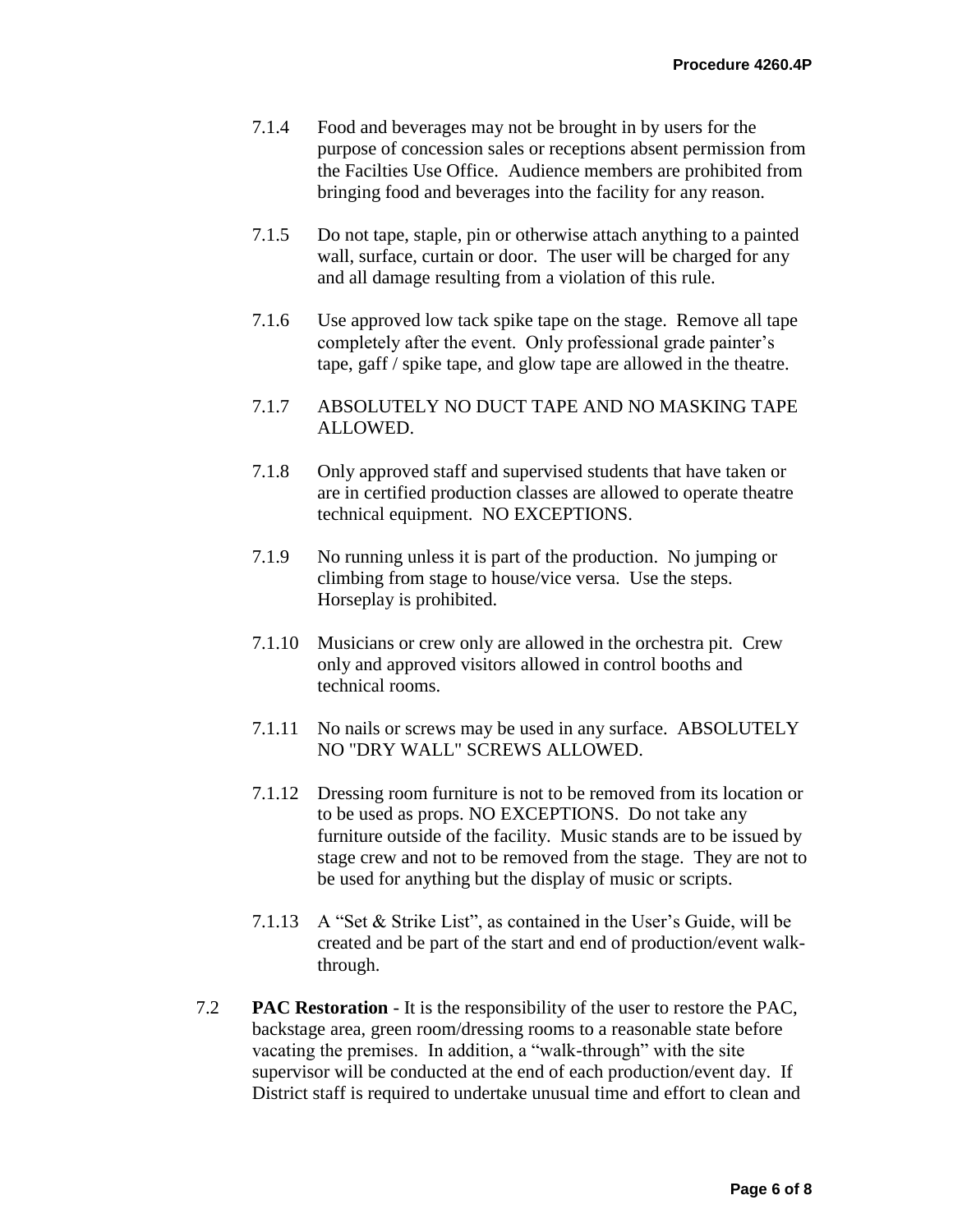restore the facility then the client will be billed additionally for the service.

#### 8.0 **General Information**

- 8.1 Fees are based on full hours of use.
- 8.2 Fees will be charged per user categories as designated by the fees schedule. See Section 1.0 for category descriptions. Fees schedules are updated annually and available on-line or at District Offices.
- 8.3 Youth is defined as being of high school age or younger.
- 8.4 Special arrangements for use/rental of equipment not included in Equipment Request Form may be made through the school.

#### 9.0 **Hold Harmless and Liability Insurance**

- 9.1 User shall agree to defend, protect, and indemnify for costs, legal and any and all other expenses or damages and to hold harmless the District, its officers, employees, agents, and directors from any and all claims, liabilities, or suits arising directly or indirectly out of User's use of the PAC and related or adjacent facilities.
- 9.2 User shall obtain liability insurance, which insurance shall be for not less than \$1,000,000 combined single limit bodily injury and property damage. A Certificate of Insurance, with the Bellevue School District listed as an additional insured, acknowledging the hold harmless agreement stated above and the liability insurance requirement shall be provided to District thirty days prior to the scheduled use of the PAC. Failure to provide this certificate shall result in cancellation of the PAC use and forfeiture of deposit.
- 10.0 **Damage and Loss of District Property** User shall pay for the cost of any repairs to the District facility or equipment, which is necessary because of damages caused during user's use or occupancy of said facility. In the event that property loss or damage occurs during use or occupancy of District facilities, the amount of damage shall be decided by the Superintendent or his/her designee, and a bill for damages will be presented to the group using or occupying the facilities during the time the loss or damage was sustained.
- 11.0 **Gambling** Games of chance, lotteries, raffles, etc. are not allowed on District property. Exception to this rule is the limited use of such games as entertainment in fund raising events sponsored by the parent and student groups comprising District/School Oriented Groups.